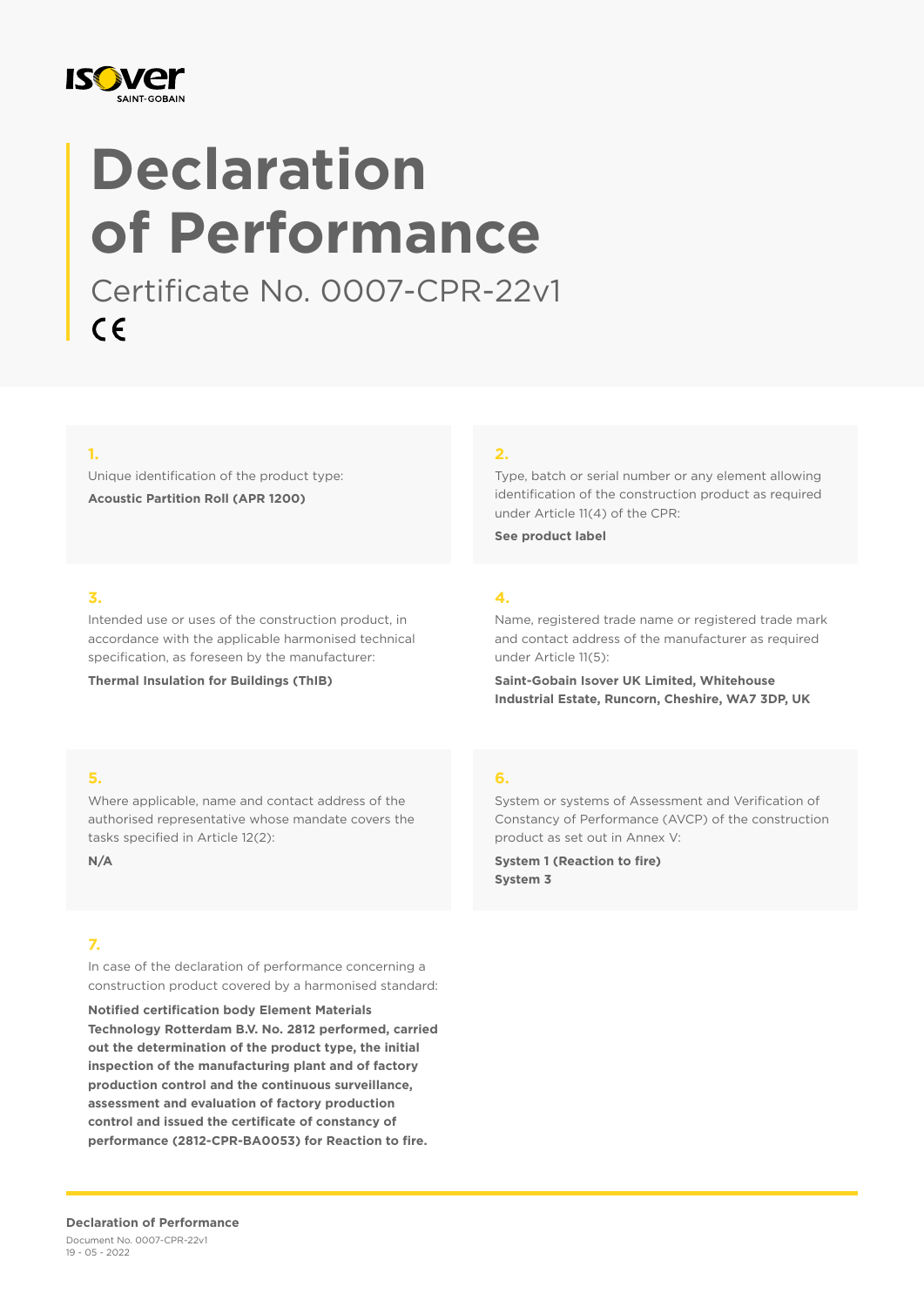# **8. Declared performance**

# Harmonised Technical Standard: EN 13162:2012 + A1:2015

| <b>Essential characteristics</b>                                                       | Performance                                    | Unit                              | <b>Declared performance</b> |       |       |       |       |
|----------------------------------------------------------------------------------------|------------------------------------------------|-----------------------------------|-----------------------------|-------|-------|-------|-------|
| Product name                                                                           |                                                | Acoustic Partition Roll (APR1200) |                             |       |       |       |       |
| <b>Reaction to fire</b>                                                                |                                                | Euroclass                         | A1                          |       |       |       |       |
| Release of dangerous substances to<br>the indoor environment                           | Release of dangerous substances (e)            |                                   | <b>NPD</b>                  |       |       |       |       |
| Acoustic absorption index                                                              | Sound absorption                               |                                   | <b>NPD</b>                  |       |       |       |       |
| Impact noise transmission index                                                        | Dynamic stiffness                              |                                   | <b>NPD</b>                  |       |       |       |       |
|                                                                                        | Thickness                                      |                                   | <b>NPD</b>                  |       |       |       |       |
|                                                                                        | Compressibility                                |                                   | <b>NPD</b>                  |       |       |       |       |
|                                                                                        | Air flow resistivity                           |                                   | <b>NPD</b>                  |       |       |       |       |
| Direct airborne sound insulation index                                                 | Air flow resistivity                           |                                   | <b>NPD</b>                  |       |       |       |       |
| Continuous glowing combustion                                                          | Continuous glowing combustion (e)              |                                   | <b>NPD</b>                  |       |       |       |       |
| <b>Thermal resistance</b>                                                              | Thermal resistance                             | $m^2$ .K/W                        | 0.60                        | 1.25  | 1.60  | 1.70  | 2.30  |
|                                                                                        | Thermal conductivity                           | W/(m.K)                           | 0.039                       | 0.039 | 0.040 | 0.043 | 0.043 |
|                                                                                        | Thickness                                      | mm                                | 25                          | 50    | 65    | 75    | 100   |
|                                                                                        | Thickness class                                |                                   | T1                          | T1    | T1    | T1    | T1    |
| Water permeability                                                                     | Short term water absorption                    |                                   | <b>NPD</b>                  |       |       |       |       |
|                                                                                        | Long term water absorption                     |                                   | <b>NPD</b>                  |       |       |       |       |
| Water vapour permeability                                                              | Water vapour transmission                      |                                   | <b>NPD</b>                  |       |       |       |       |
| <b>Compressive strength</b>                                                            | Compressive stress<br>or compressive strength  |                                   | <b>NPD</b>                  |       |       |       |       |
|                                                                                        | Point load                                     |                                   | <b>NPD</b>                  |       |       |       |       |
| Durability of Reaction to fire against<br>heat, weathering, ageing/degradation         | Durability characteristics (a)                 | Euroclass                         | A1                          |       |       |       |       |
| Durability of thermal resistance against<br>heat, weathering, ageing/degradation       | Thermal resistance (b)                         | $m^2$ .K/W                        | 0.60                        | 1.25  | 1.60  | 1.70  | 2.30  |
|                                                                                        | Thermal conductivity (b)                       | W/(m.K)                           | 0.039                       | 0.039 | 0.040 | 0.043 | 0.043 |
|                                                                                        | Durability characteristics (c)                 |                                   | <b>NPD</b>                  |       |       |       |       |
| Tensile/flexural strength                                                              | Tensile strength perpendicular<br>to faces (d) |                                   | <b>NPD</b>                  |       |       |       |       |
| Durability of compressive strength<br>against heat, weathering, ageing/<br>degradation | Compresive creep                               |                                   | <b>NPD</b>                  |       |       |       |       |

**NPD** No Performance Determined

**(a)** No change in Reaction to fire properties for mineral wool products. The fire performance of mineral wool does not deteriorate with time. The Euroclass classification of the product is related to the organic content, which cannot increase with time.

**(b)** Thermal conductivity of mineral wool products does not change with time.

**(c)** For dimensional stability thickness only.

**(d)** This characteristic also covers handling and installation.

**(e)** European test methods are under development.

#### **Declaration of Performance**

Document No. 0007-CPR-22v1 19 - 05 - 2022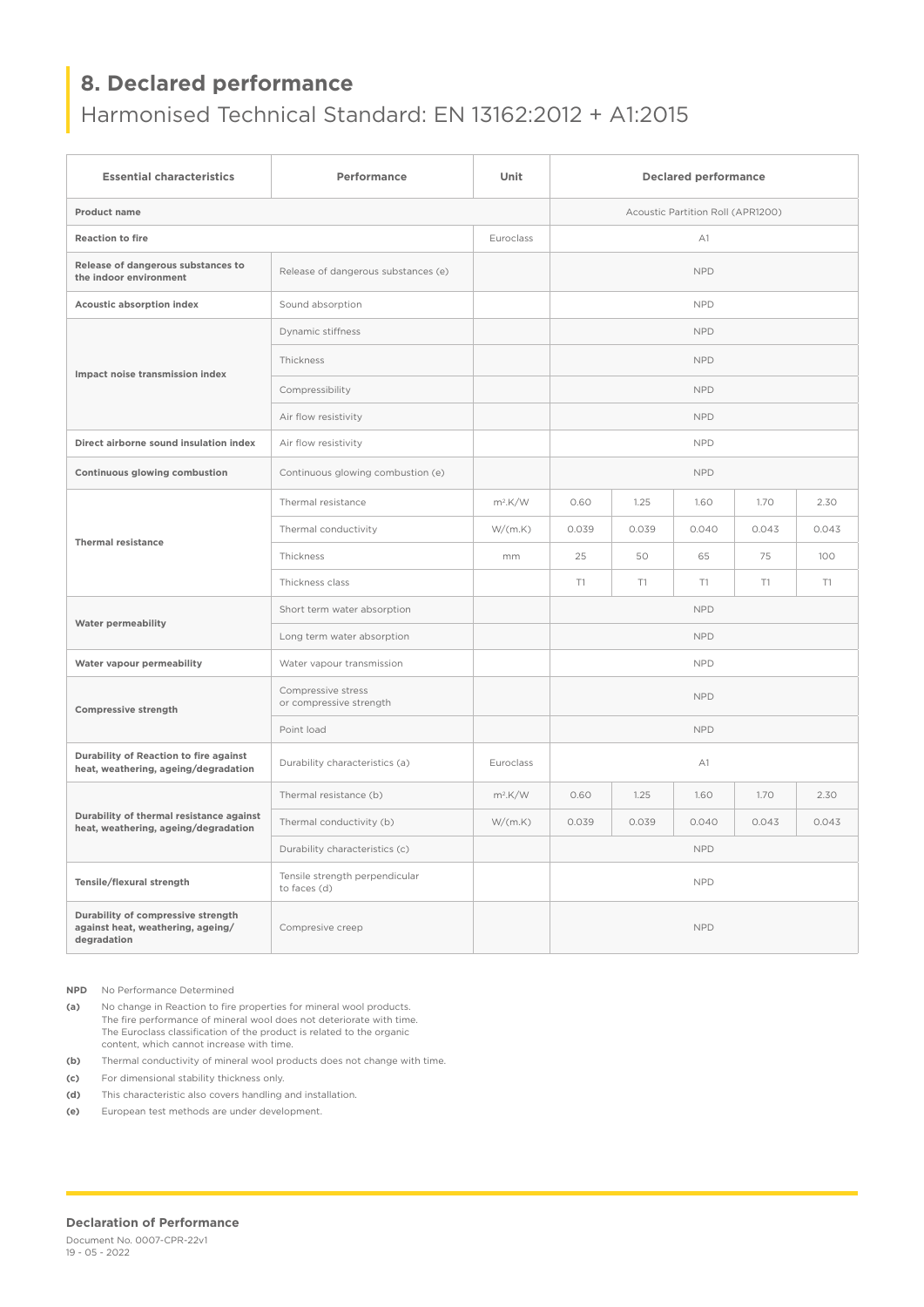## **9.**

The performance of the product identified in points 1 and 2 is in conformity with the declared performance in point 8.

This declaration of performance is issued under the sole responsibility of the manufacturer identified in point 4.

Signed for and on behalf of the manufacturer by:

Dan of Die

**Dean O'Sullivan**, Managing Director Runcorn. 19th May 2022